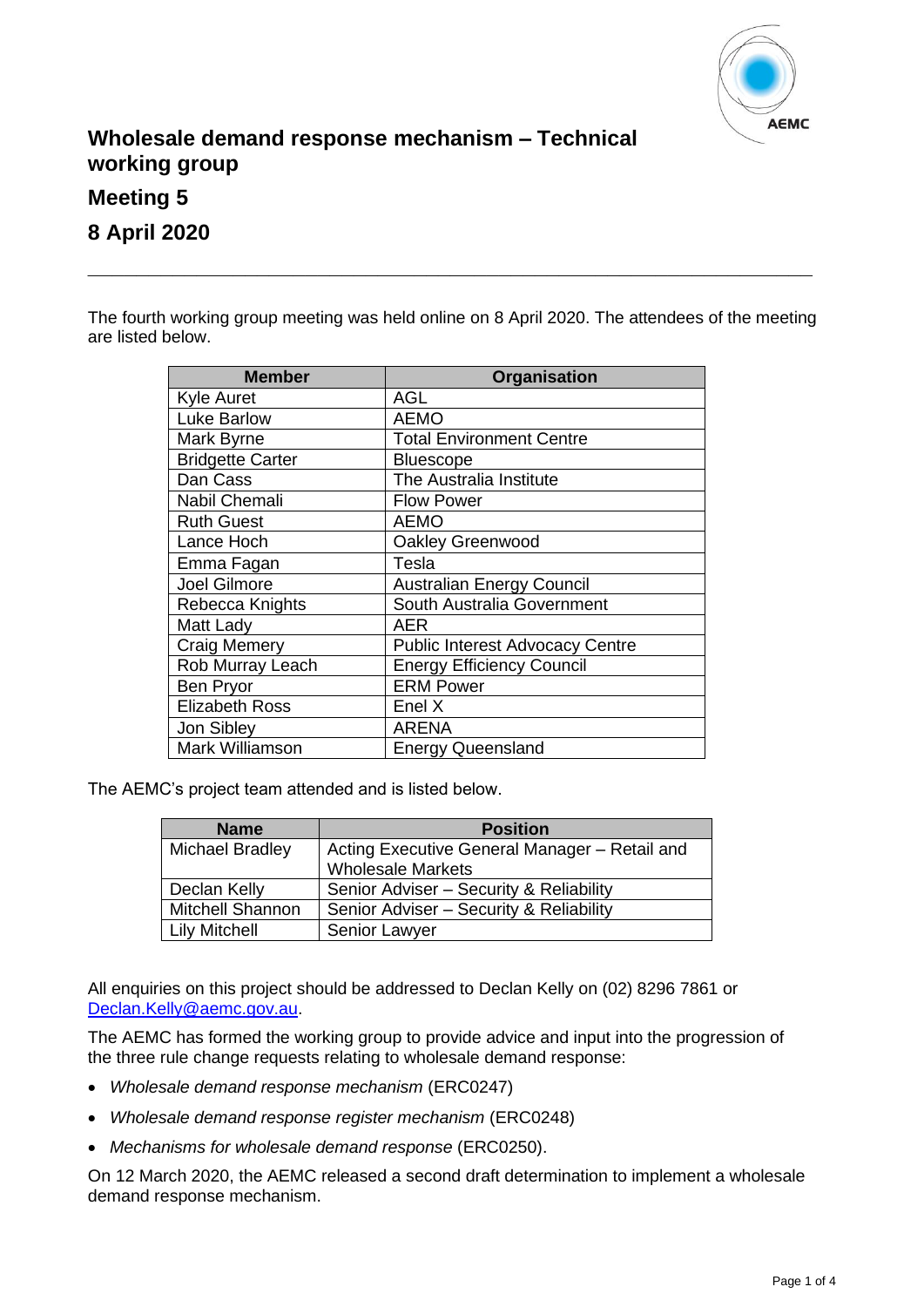Under the draft rule, a new category of registered participant, a demand response service provider (DRSP), would be able to bid demand response directly into the wholesale market as a substitute for generation. A DRSP could also engage directly with a customer without the involvement of that customer's retailer.

#### **Meeting commencement**

At the start of the meeting, an update was provided to the technical working group on the impact of COVID-19 on the market bodies and the various market reforms underway.

Following this, the project team provided an overview of the second draft determination.

The second draft rule implements a wholesale demand response mechanism that is similar in form to the mechanism set out in the previous draft determination. Following the extension to the project in December 2019, the Commission made several improvements to the mechanism design. These improvements are designed to achieve:

- lower implementation costs for AEMO due to reduced investment in systems that are expected to become redundant if a two-sided market is introduced.
- an earlier start date. By reducing the costs and complexity of implementing the mechanism, the implementation date has been brought forward from 1 July 2022 to 24 October 2021.
- greater opportunities to learn about demand side participation in the event that a two-sided market is introduced.

The overview also highlighted differences between the two draft rules, including:

- changes to the integration of DRSPs into central dispatch (discussed further below)
- removing the requirement for DRSPs to submit information to be used in medium term projected assessment of system adequacy (MT-PASA), and instead requiring DRSPs to submit to the demand side participation portal
- removing the ability for market participants to submit baseline methodologies for use in the mechanism
- changes to the telemetry requirements for DRSPs (discussed further below).

The meeting then focussed on four policy areas: 1) scheduling and integration with central dispatch; 2) the telemetry requirements for DRSPs; 3) registration and portfolio management for DRSPs; and 4) the interaction of the second draft rule with the potential development of a two-sided market.

## **Scheduling and integration with central dispatch**

- The second draft rule set out a more cost-effective approach to the scheduling of DRSPs when compared to the first draft rule. Under the second draft rule:
	- o DRSPs would still be required to be scheduled and participate in central dispatch.
	- $\circ$  The scheduling process would more closely resemble how scheduled loads are dispatched.
	- o In classifying wholesale demand response units, DRSPs would need to nominate the maximum responsive component of the load. This would be the portion of the load that would need to be scheduled in the wholesale market.
- The project team worked through some examples of the scheduling process under the second draft rule.
- Attendees noted:
	- $\circ$  The DRSPs should be settled on the difference between the baseline and the actual consumption and not be related to dispatch targets.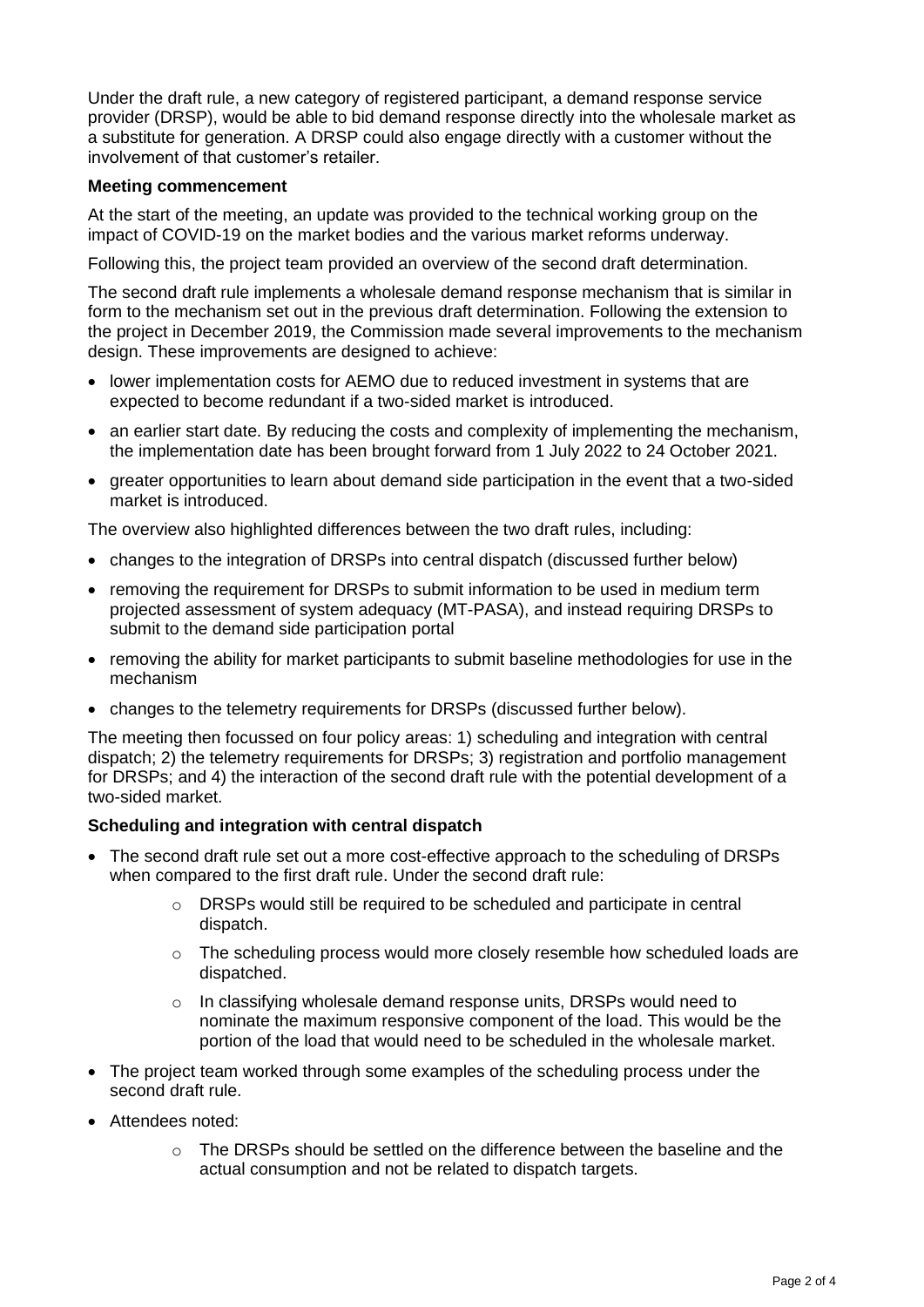$\circ$  Greater clarity would be useful on the variability of the underlying load and how this impacts on the baseline compliance requirements.

# **Telemetry requirements**

- Under the second draft rule:
	- In order for a qualifying load to be classified as a wholesale demand response unit, the load must have adequate communications and telemetry
	- The rule does not specify how that information must be conveyed to AEMO. Instead, AEMO will have the flexibility to specify a process through which it would be able to receive information from DRSPs
	- The requirements for telemetry and communications equipment will be specified in the wholesale demand response guidelines to be developed by AEMO in consultation with stakeholders. This approach seeks to enable the greatest amount of demand response to be provided through the mechanism without posing operational challenges to AEMO.
	- AEMO has the ability to set an upper limit on the amount of non-visible demand response (i.e. demand responsive loads not using SCADA) that can participate in the mechanism in each region, above which AEMO could impose more onerous telemetry requirements on any loads seeking to be classified as wholesale demand response units in that region.
- At the technical working group meeting, attendees noted:
	- $\circ$  Greater clarity should be provided on when the telemetry specifications will be decided.
	- $\circ$  The thresholds for less onerous telemetry could be driven by the error inherent in ST PASA.

# **Registration and portfolio management**

- AEMO gave a presentation on how it expected to manage the registration process and portfolio management under the second draft rule.
- Under the second draft rule:
	- $\circ$  There would be a process established for DRSPs to register in the NEM. DRSPs would be able to classify loads at wholesale demand response units.
	- o There would also be processed for setting up aggregations of wholesale demand response units for participation in central dispatch.
- AEMO set out a proposed portfolio management approach that would facilitate the aggregating of loads into these aggregations.
- Attendees noted:
	- $\circ$  If ramp rates are established for loads participating in the mechanism, these ramp rates should be accommodating of the potentially lower level of flexibility of demand side participants.
	- o Compliance with dispatch targets should be for the aggregated portfolio.

## **Interaction with two-sided markets**

- The project team presented on the linkage between the mechanism set out in the second draft rule and the ESB project looking at the move to a two-sided market. The project team noted:
	- $\circ$  Moving to a two-sided market should enable the transition to a future NEM characterised by increased variable supply and more flexible, price responsive demand.